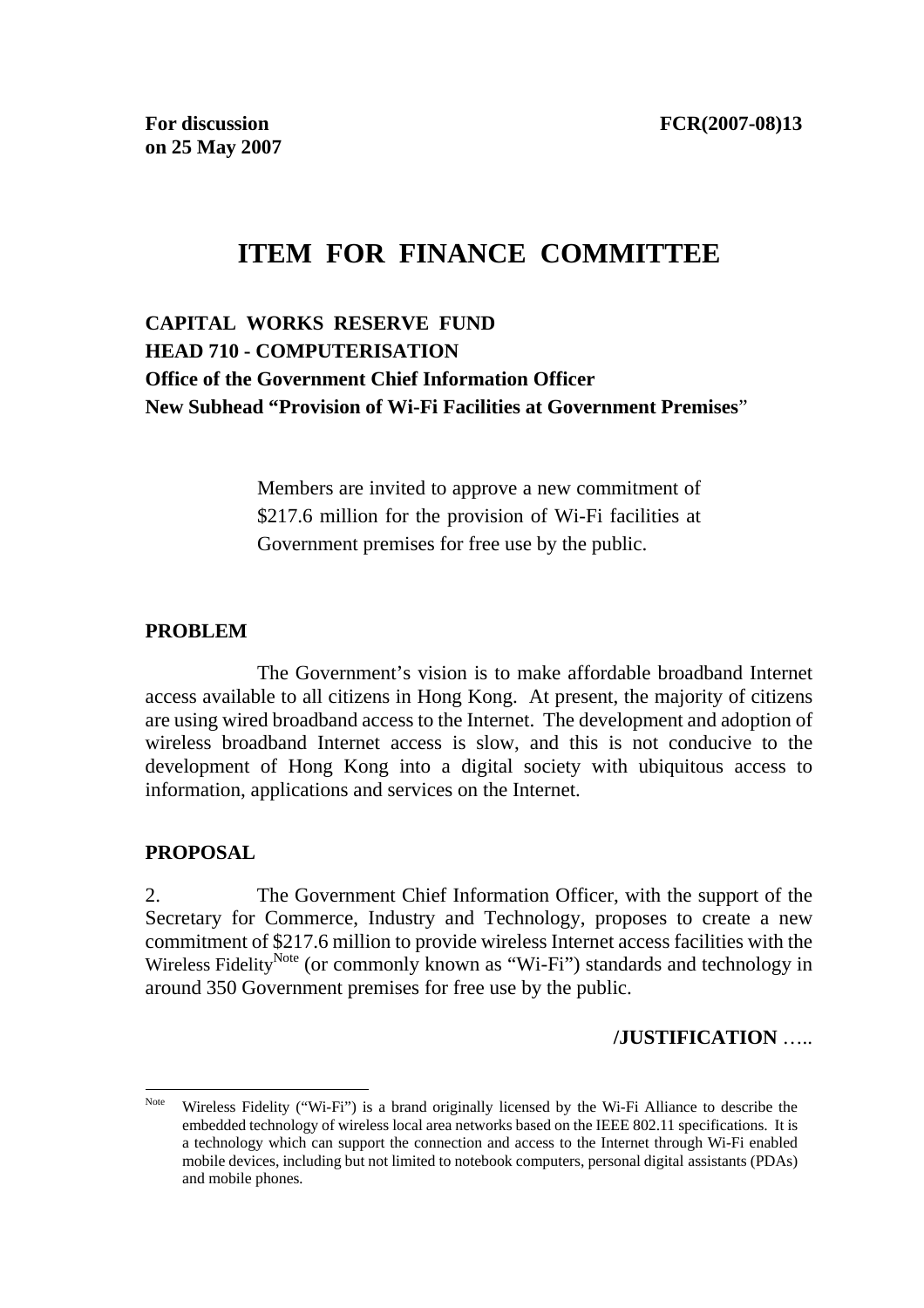# **JUSTIFICATION**

3. With the fast development of Internet technologies, tools, content and applications, the population of Internet users has been growing significantly in recent years. With the increasing prevalence of Wi-Fi enabled mobile devices, Wi-Fi network has become a common solution for providing wireless Internet access to the public. To facilitate wireless Internet access by citizens, some Asian cities, such as Seoul, Taipei, Singapore, and Tokyo have started or have plans for rolling out Wi-Fi networks to cover major parts of the cities.

4. According to a survey conducted by the Census and Statistics Department in late 2006, some 3.7 million citizens aged ten and above in Hong Kong have used Internet services in the past 12 months. Of these Internet users, 99.5% have used Internet services via non-mobile devices and about 10% via mobile devices. These figures reflect the great demand for Internet services as well as the potential in the provision of wireless Internet access in the community.

5. At present, the provision of wireless Internet services at the metropolitan level is driven by the market. Commercial service providers are providing Wi-Fi services at commercial premises such as cafés, restaurants and shopping malls. To further facilitate citizens to access the Internet in a wireless mode, we plan to launch a programme to install Wi-Fi facilities at major Government premises. Through this programme and in concert with other Wi-Fi initiatives in the private sector, we envisage that ubiquitous access to the Internet would progressively be made available in all built-up areas of Hong Kong.

#### **The proposed programme**

6. Under the proposed programme, we plan to install Wi-Fi facilities in approximately 350 Government premises. For cost-effectiveness, we will provide Wi-Fi facilities only at premises with high public patronage. A list of the proposed Government premises to be equipped with Wi-Fi facilities is provided at Enclosure.

Encl.

7. We will adopt an outsourcing approach for implementing the programme. Whilst the Office of the Chief Government Information Officer (OGCIO) will centrally oversee, co-ordinate and manage the whole programme, the installation of Wi-Fi facilities, implementation of Wi-Fi service as well as their on-going operations will be outsourced. The service providers should comply with the requirements of the relevant laws and regulations, and should possess the necessary licences for providing the required Wi-Fi services at respective Government premises. Also, the access capacity for individual sites may vary, depending on the number of users and their usage patterns. We will specify in the relevant tender the requirements to cater for a specified target level of concurrent users.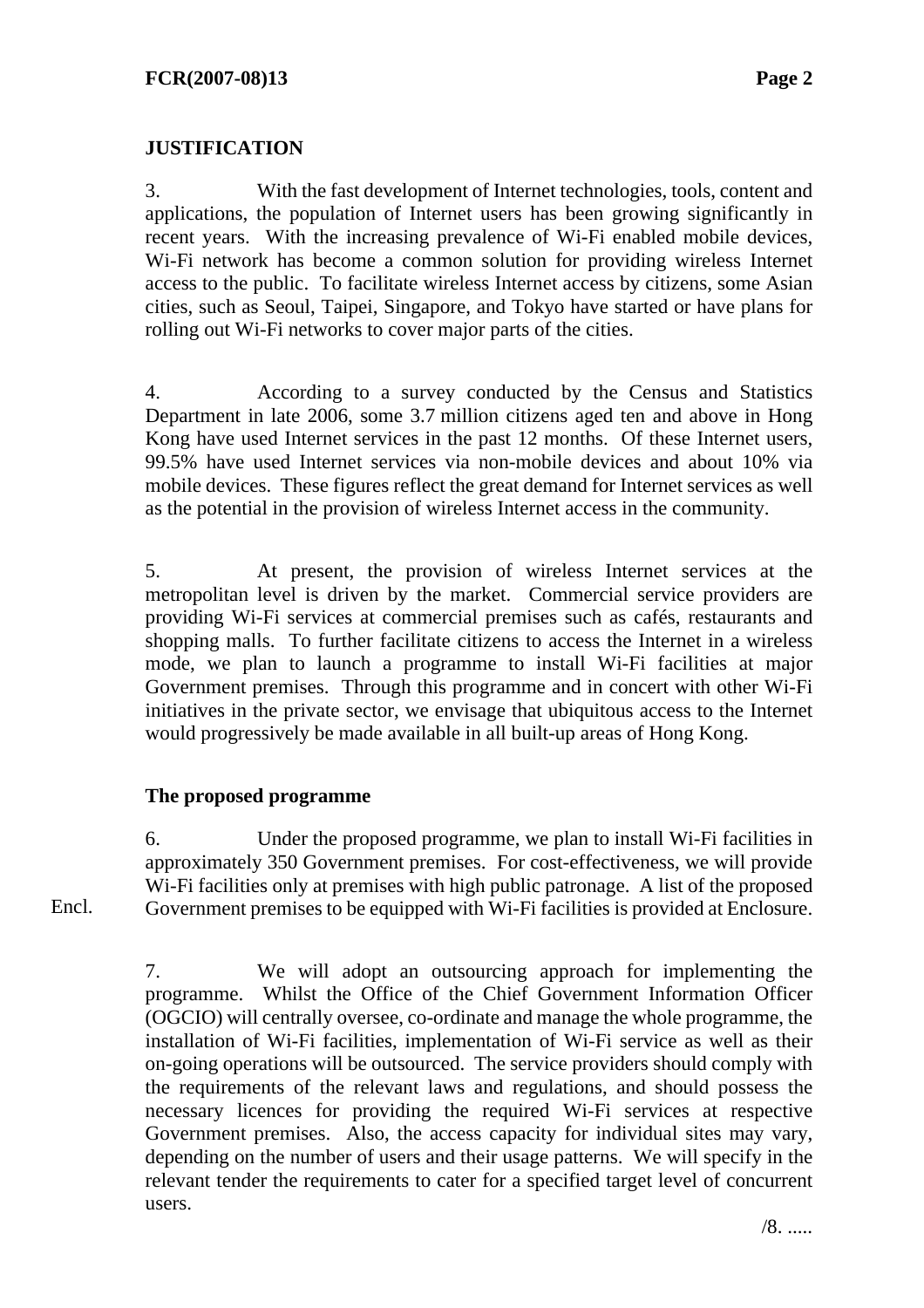8. To prevent citizens from entering into obscene web sites with the Wi-Fi facilities, appropriate filtering software will be installed. Network monitoring systems will be implemented to monitor and stop improper use of the service, such as spamming. Relevant security measures, such as user isolation and data encryption, will also be introduced to ensure the proper use of the service by citizens. Helpdesk support will also be provided to assist users of the Wi-Fi service.

9. Through the Wi-Fi facilities provided under the programme, we will provide patrons of the selected Government premises with free connections to the Internet. However, where individual transactions and services are chargeable, for example in the case of e-commerce or e-government transactions that are related to the users' personal accounts, they will be charged by respective service providers or Government bureaux/departments.

10. To facilitate the use of Wi-Fi service under this programme, we will launch a series of publicity and promotional activities which would include dissemination of guidelines and leaflets and arrangement of road shows. We will educate the public on the necessary security measures in using Wi-Fi services and the proper use of the Internet. To allay concerns of the public, we will also raise their awareness and knowledge on the health effects of Wi-Fi through various channels.

#### **BENEFITS**

11. We expect that the programme will bring benefits on all fronts, including citizens in general, the Government, the commercial sector, the information and communications technology (ICT) industry and Hong Kong as a whole.

#### **Providing convenience and affordable solution to the public**

12. The installation of Wi-Fi facilities at Government premises will significantly increase the number of Wi-Fi access points (commonly known as "hotspots") available in Hong Kong. This will greatly enhance the accessibility of hotspots both in terms of number and geographic coverage. Citizens can get access to the Internet for business, studies or leisure ubiquitously. This will enable much quicker and more convenient access to necessary information, thereby helping improve productivity and enhancing the quality of life of the users.

/13. …..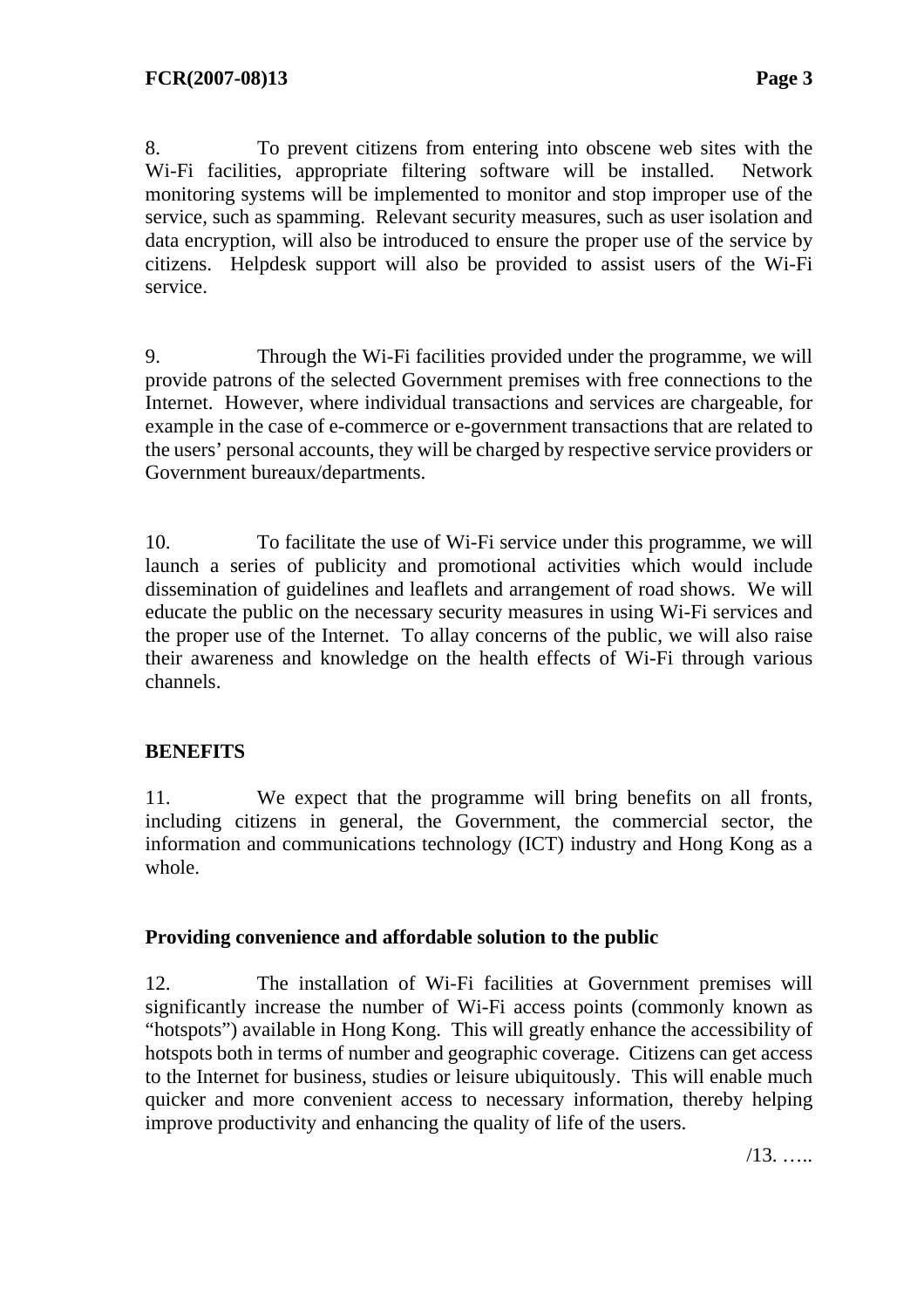13. Moreover, Internet access through Wi-Fi facilities at Government premises will be provided free of charge to citizens. This would help lower the economic barrier for Internet access and help bridge the digital divide in the community.

# **Providing more diversified and effective Government services**

14. The wider availability of Wi-Fi networks would facilitate the delivery of more e-government services through the wireless and mobile channel, and allow multiple users to obtain the same Government service simultaneously.

#### **Facilitating businesses in all sectors**

15. The programme aims to help stimulate and facilitate the development of wireless and mobile applications in all sectors. The large number of hotspots, the wide geographic coverage of the Wi-Fi networks, as well as the free Internet access offered by the Government are all incentives for this development.

# **Fostering development of the ICT Industry**

16. Since the implementation and on-going operation of the programme will be outsourced, they should mean additional employment and new business opportunities for our ICT industry. Apart from this direct benefit, we expect that the programme would also catalyze the development of related Wi-Fi solutions in the market. These solutions would include Wi-Fi applications in both e-government and e-commerce arenas; mobile devices or consumer products with Wi-Fi capability; and supporting services such as Wi-Fi network design, Wi-Fi security, etc.. All these would help foster the development of the ICT industry.

#### **Promoting the image of Hong Kong**

17. The programme will not only bring benefits to the local community, it would also facilitate visitors' business and leisure activities in Hong Kong. For example, business travelers to Hong Kong can make use of the Wi-Fi service and associated applications to perform government or commercial related activities in a ubiquitous manner. With the help of Wi-Fi networks installed at some tourist spots such as museums, tourists would enjoy better informational/tourist services. All these would help build a positive image for Hong Kong and uphold our status as a leading digital city.

/**FINANCIAL** …..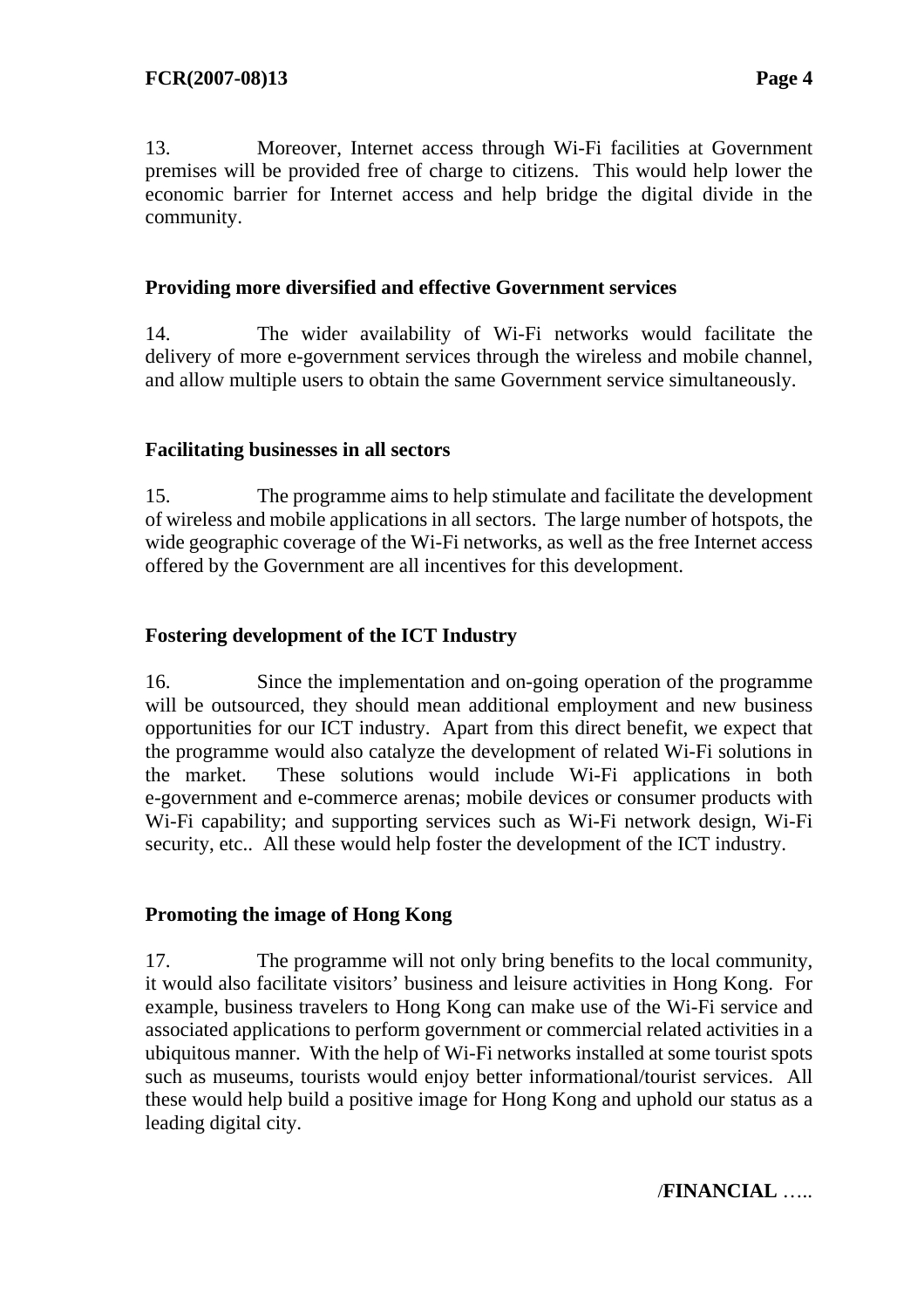# **FINANCIAL IMPLICATIONS**

#### **Non-Recurrent Expenditure**

18. We estimate that the implementation of the proposed programme will require a total non-recurrent expenditure of \$217.6 million from 2007-08 to 2009-10, with breakdown as follows –

|                                                 |      | 2007-08 2008-09 2009-10 | \$ million \$ million \$ million | <b>Total</b><br>\$ million |
|-------------------------------------------------|------|-------------------------|----------------------------------|----------------------------|
| (a) Installation and implementation<br>services | 12.8 | 79.4                    | 33.4                             | 125.6                      |
| (b) Site preparation                            | 7.7  | 39.8                    | 6.1                              | 53.6                       |
| (c) Programme co-ordination and<br>management   | 1.5  | 7.9                     | 1.2                              | 10.6                       |
| (d) Publicity and promotion                     | 2.5  | 4.5                     | 1.0                              | 8.0                        |
| (e) Contingency                                 | 2.4  | 13.2                    | 4.2                              | 19.8                       |
| <b>Total</b>                                    | 26.9 | 144.8                   | 45.9                             | 217.6                      |

19. On paragraph 18(a), the estimate of \$125.6 million is for the acquisition of external services to provide wireless Internet access facilities and related services in Government premises. The service providers will provide the required hardware and software; system and network installation and implementation services; and initial support and maintenance services during the implementation phase. The hardware includes access points, wireless local area network switches and controllers, and network infrastructure. The software includes packages to drive and support hardware, network management and content filtering.

20. On paragraph 18(b), the estimate of \$53.6 million is for site preparation work such as the setting up of network equipment rooms; installation of power and signal conduits/cables; fitting out the power sockets and mounting of equipment, etc..

/21. …..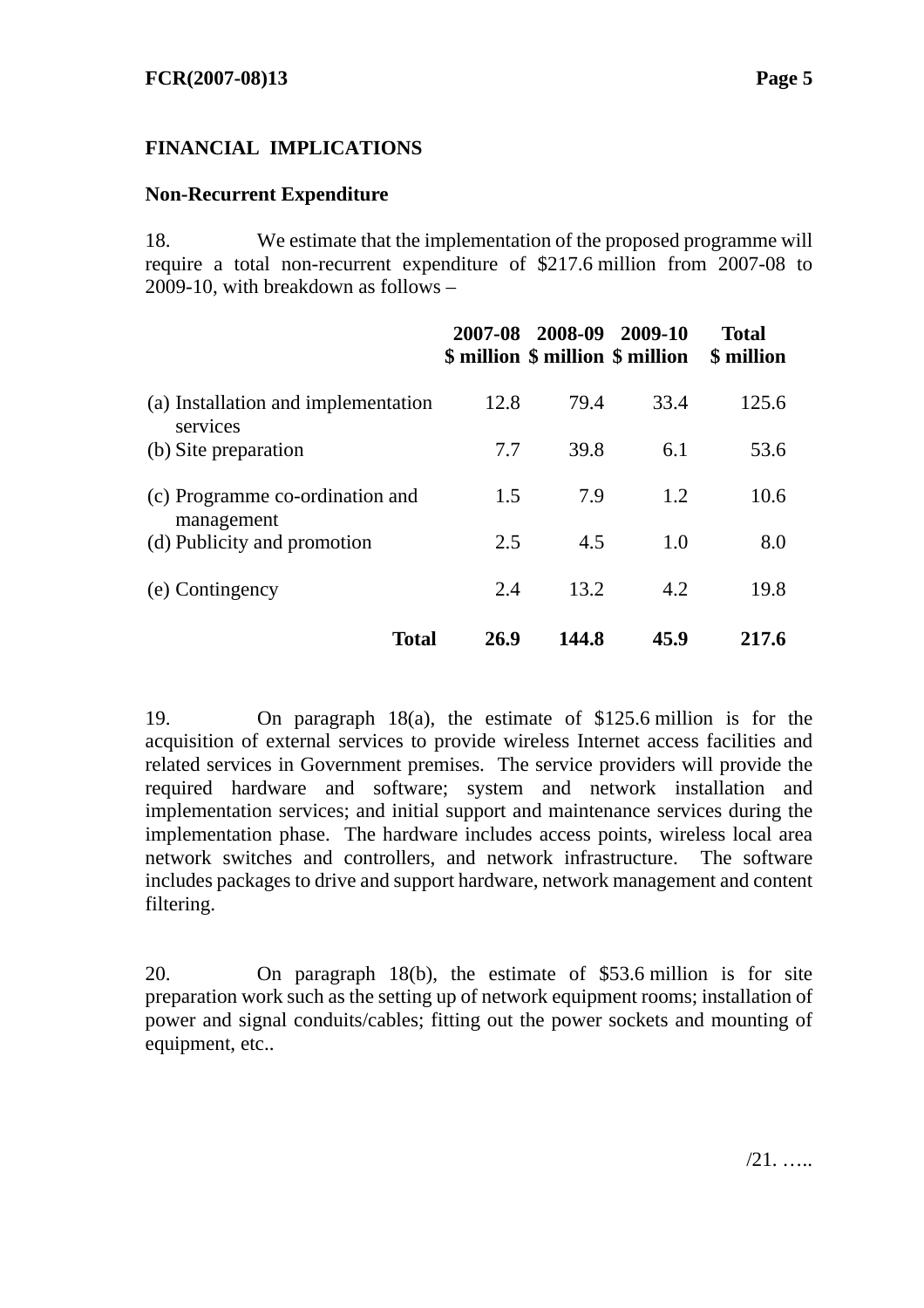21. On paragraph 18(c), the estimate of \$10.6 million is for programme co-ordination and management, including the hiring of contract staff to co-ordinate the requirements of about 350 sites, liaise with contractors and departments on site requirements, study and vet the designs of wireless Internet networks, monitor implementation progress, perform acceptance of services, and plan and oversee all implementation activities.

22. On paragraph 18(d), the estimate of \$8 million is for publicity and promotion of the programme, including the printing of leaflets and posters, conducting roving shows, production of Announcements in the Public Interest, preparing promotional articles, etc..

23. On paragraph 18(e), the estimate of \$19.8 million represents an approximately 10% contingency on the cost items set out in paragraphs 18 (a) to (d) above.

# **Other Non-Recurrent Expenditure**

24. The implementation of the programme will also entail an additional non-recurrent staff cost of \$4 million, with breakdown as follows –

|            |              |     |            | 2007-08 2008-09 2009-10 | <b>Total</b><br>\$ million \$ million \$ million \$ million |
|------------|--------------|-----|------------|-------------------------|-------------------------------------------------------------|
| Staff cost |              | 0.5 | 3.1        | (1.4)                   | 4.0                                                         |
|            | <b>Total</b> | 0.5 | <b>3.1</b> | 0.4                     | 4.0                                                         |

25. The staff cost estimated above represents a total of 45 man-months of Analyst/Programmer grade staff for programme co-ordination, tendering and contract management. OGCIO will absorb the requirement within its existing resources.

**/Recurrent** .....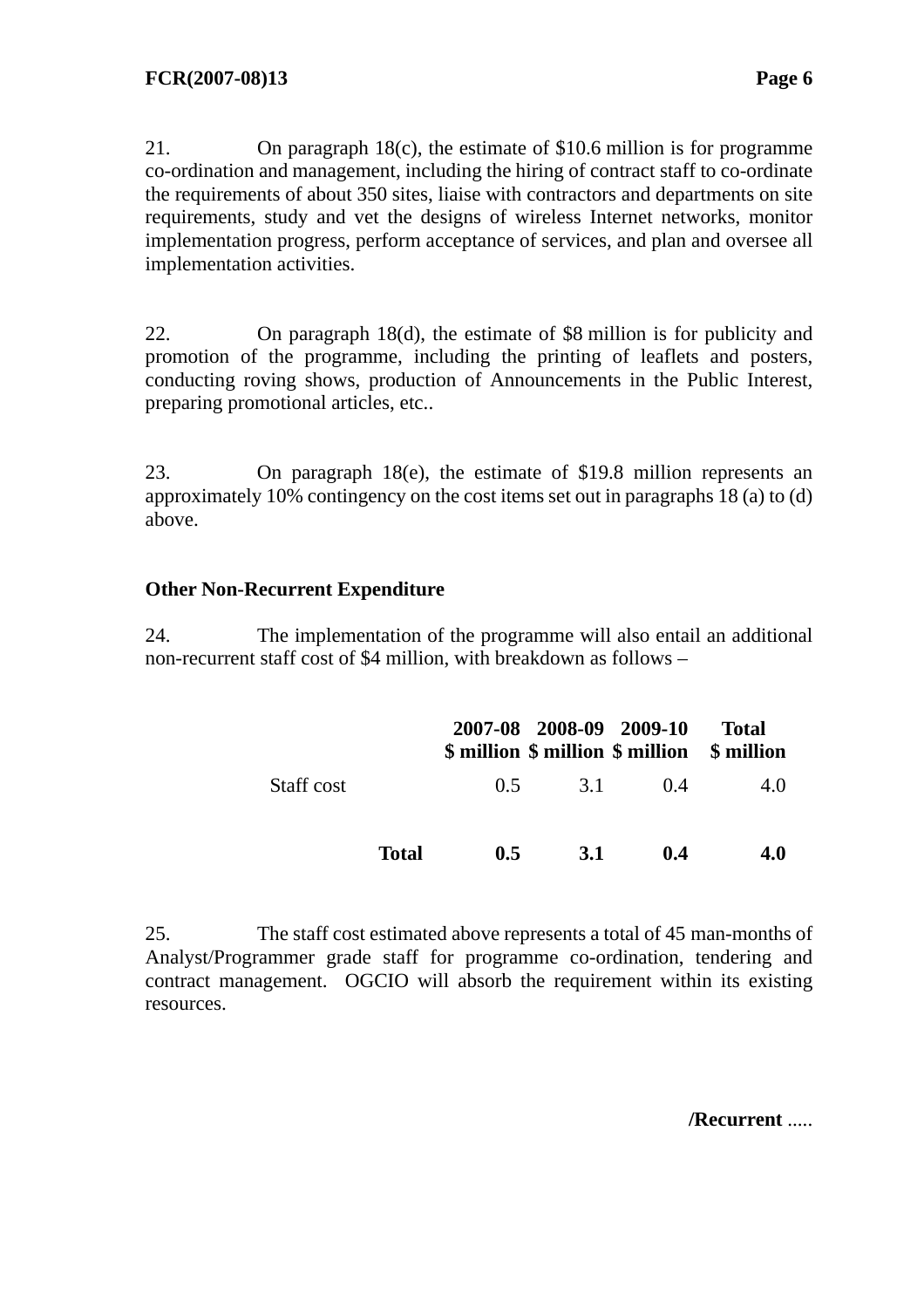# **Recurrent Expenditure**

26. We estimate that the recurrent expenditure arising from the programme will be \$19.2 million per annum from 2010-11 onwards, with breakdown as follows –

|     |                                             | 2010-11 and<br>onwards<br>\$ million |
|-----|---------------------------------------------|--------------------------------------|
| (a) | Data communication and Internet service     | 7.2.                                 |
| (b) | Hardware & software maintenance and support | 6.7                                  |
| (c) | Operation and helpdesk support              | 5.3                                  |
|     | Total                                       | 19.2                                 |

27. On paragraph 26(a), the estimated annual expenditure of \$7.2 million is for the data communication lines connecting individual sites to the Internet gateways at data centres of the service providers, as well as the Internet connection and access services.

28. On paragraph 26(b), the estimated annual expenditure of \$6.7 million is for the maintenance of wireless network equipment and Internet gateways, as well as the software licence fees.

29. On paragraph 26(c), the estimated annual expenditure of \$5.3 million is for help desk service, network monitoring and management service, and security services to protect the Wi-Fi networks and systems from hacking and cyber attacks.

30. This programme would have no impact on fees and charges for services. The Wi-Fi facilities at the selected Government premises will provide the public with free connections to the Internet.

/**IMPLEMENTATION** .....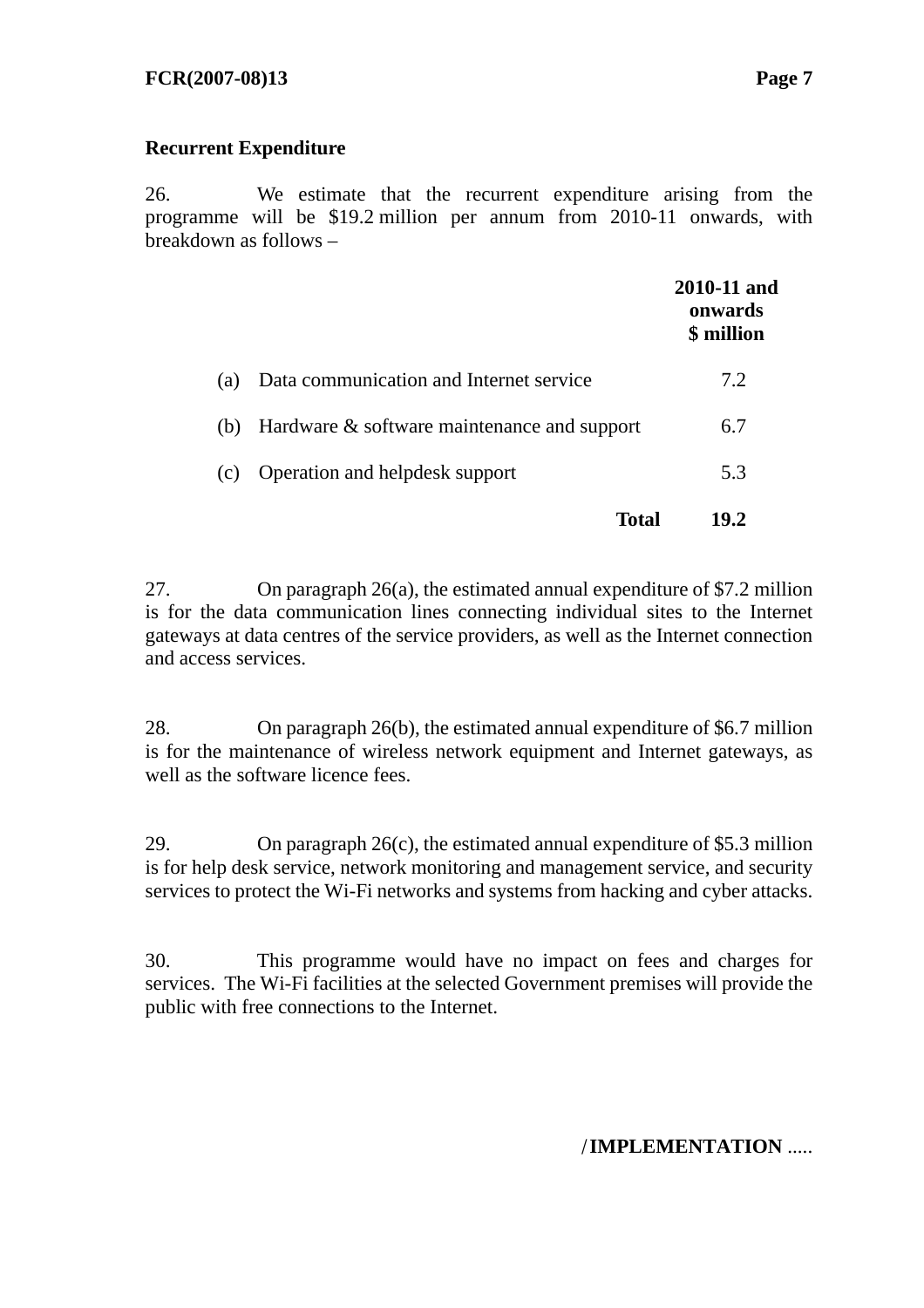## **IMPLEMENTATION PLAN**

| 31. |     | The proposed implementation plan is as follows –                                                |                                  |  |  |
|-----|-----|-------------------------------------------------------------------------------------------------|----------------------------------|--|--|
|     |     | <b>Activity</b>                                                                                 | <b>Timing</b>                    |  |  |
|     | (a) | Procurement of services for implementation and<br>operation of Wi-Fi service                    | June to<br>November 2007         |  |  |
|     |     | (b) Progressive roll-out of service to the<br>priority<br>sites (please refer to the Enclosure) | December 2007<br>to June 2008    |  |  |
|     | (c) | Progressive roll-out of service to the remaining<br>sites                                       | <b>July 2008</b><br>to June 2009 |  |  |

32. To ensure cost-effective procurement, we will adopt an open tendering approach. In order to expedite the implementation process and to enable more industry players to participate in this Government-wide programme, we plan to engage more than one contractor to deliver the services.

# **PUBLIC CONSULTATION**

33. We held a forum on the proposed programme on 3 April 2007, with attendance of about 300 participants from the ICT industry. The participants are supportive of the programme in general, and they offered valuable suggestions and positive comments. Three third-generation mobile communication service operators and the Wireless Technology Industry Association made a joint submission to the Government on 11 April 2007, seeking clarifications on whether the implementation of the programme in outdoor public areas would constitute an infringement of the business of the mobile operators and whether the Government would be extending the interpretation of the Class Licence regime to outdoor areas such as parks.

34. We consulted the Legislative Council Panel on Information Technology and Broadcasting on the proposal on 17 April 2007. Members are generally supportive of the proposal and raised no objection to submitting it to the Finance Committee for funding approval. In supporting the proposal, Panel Members requested the Administration to provide information on the mechanism and measures to assess the cost-effectivess of the proposal. To ensure cost effectiveness in implementing the proposal, we will provide Wi-Fi facilities at premises with high public patronage by making reference to the number of visitors to respective premises in determining the premises to be included in the Wi-Fi Programme. We will also implement a governance system to monitor the contractors' performance. For the purpose of assessing and ensuring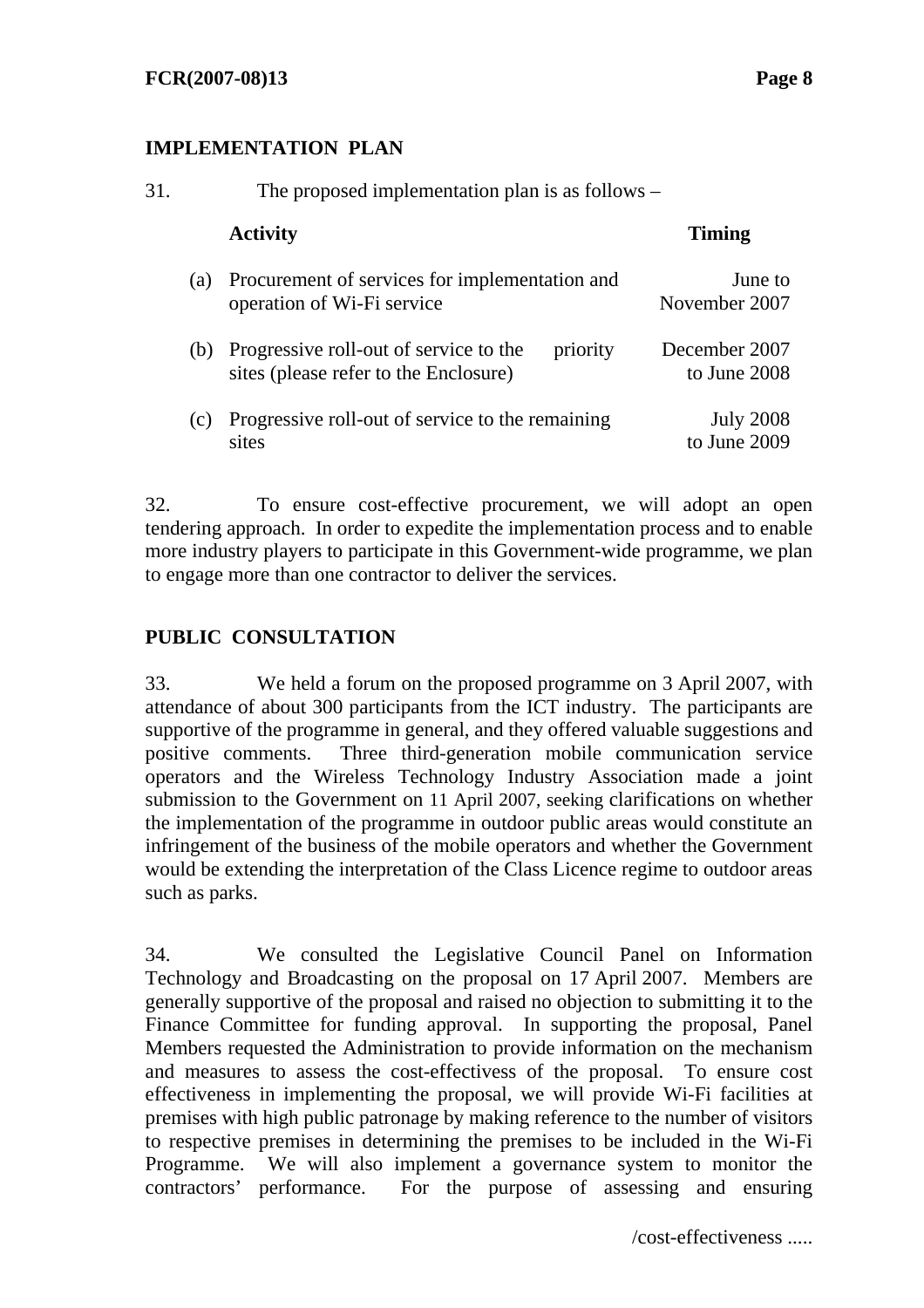cost-effectiveness, we will require the contractors to keep statistics on the usage of Wi-Fi services at respective premises, perform annual review on service requirements after service rollout, and adjust the bandwidth arrangement of individual sites on need basis.

35. Panel Members were also concerned about the perceived Government's competition with commercial service providers for profits and issues related to the Class Licence regime and requested the Administration to provide response. In response to the joint submission from the ICT industry mentioned in paragraph 33 above, we have clarified that the Government will be adopting a user role in the programme but not the role of a carrier or service provider to the extent of competing with the mobile operators. The choice of Wi-Fi standards and technologies for the programme is the result of an extensive and careful study of international and industry developments. The adoption of Wi-Fi technologies does not constitute any form of subsidy to any operator or service provider. As regards the subject of licensing regime, we have clarified that we had no intention at all to extend the interpretation of the Class Licence regime to outdoor areas. In the tender exercise, we will set out clearly the requirement for the contractors to possess the necessary licences, where applicable, for the provision of Wi-Fi services in respective Government venues. We have provided our response to Panel Members' concerns.

# **BACKGROUND**

36. Wi-Fi is a technology which can support the connection and access to the Internet through Wi-Fi enabled mobile devices, such as notebook computers, PDAs and mobile phones. The provision of public hotspots has become a global trend nowadays. The impetus is largely fuelled by the increasing availability of mobile devices equipped with Wi-Fi capability in the market.

37. As at February 2007, there are 29 registered service providers operating more than 1 000 hotspots and providing commercial Wi-Fi services in Hong Kong. They provide services in densely populated commercial and residential areas, for example, Central, Causeway Bay, Tsim Sha Tsui and Mong Kok. The hotspots are mainly installed in fast food shops, cyber cafés, restaurants, convenience stores and shopping malls.

---------------------------------------------

Office of the Government Chief Information Officer Commerce, Industry and Technology Bureau May 2007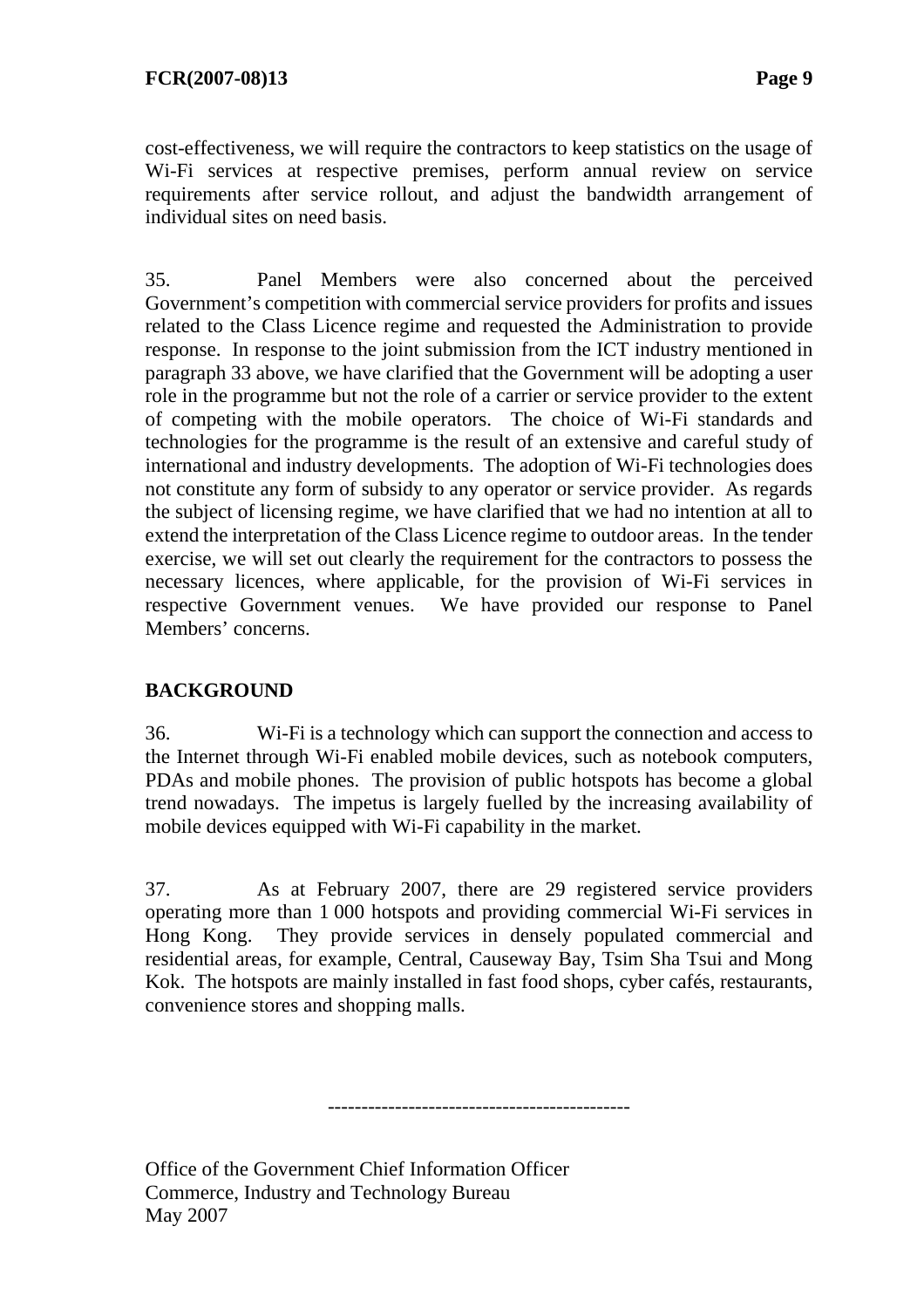# **List of proposed Government premises to provide Wi-Fi Facilities**

 The Government plans to progressively install Wi-Fi facilities in around 350 Government premises with high public patronage within two years after funding approval.

# **Priority Sites**

2. During the first year, priority will be given to installing Wi-Fi facilities at the following sites –

|     | <b>Venue</b>                           | <b>Number</b> |
|-----|----------------------------------------|---------------|
| (a) | Libraries                              | 66            |
| (b) | <b>Public Enquiry Service Centres</b>  | 20            |
| (c) | <b>Government Joint-User Buildings</b> | 18            |
| (d) | Central Government Offices             | 5             |
| (e) | Community Halls and Centres            | 5             |
| (f) | Cultural and Recreational Centres      | 3             |
| (g) | Park                                   |               |
|     | <b>Total</b>                           | 118           |